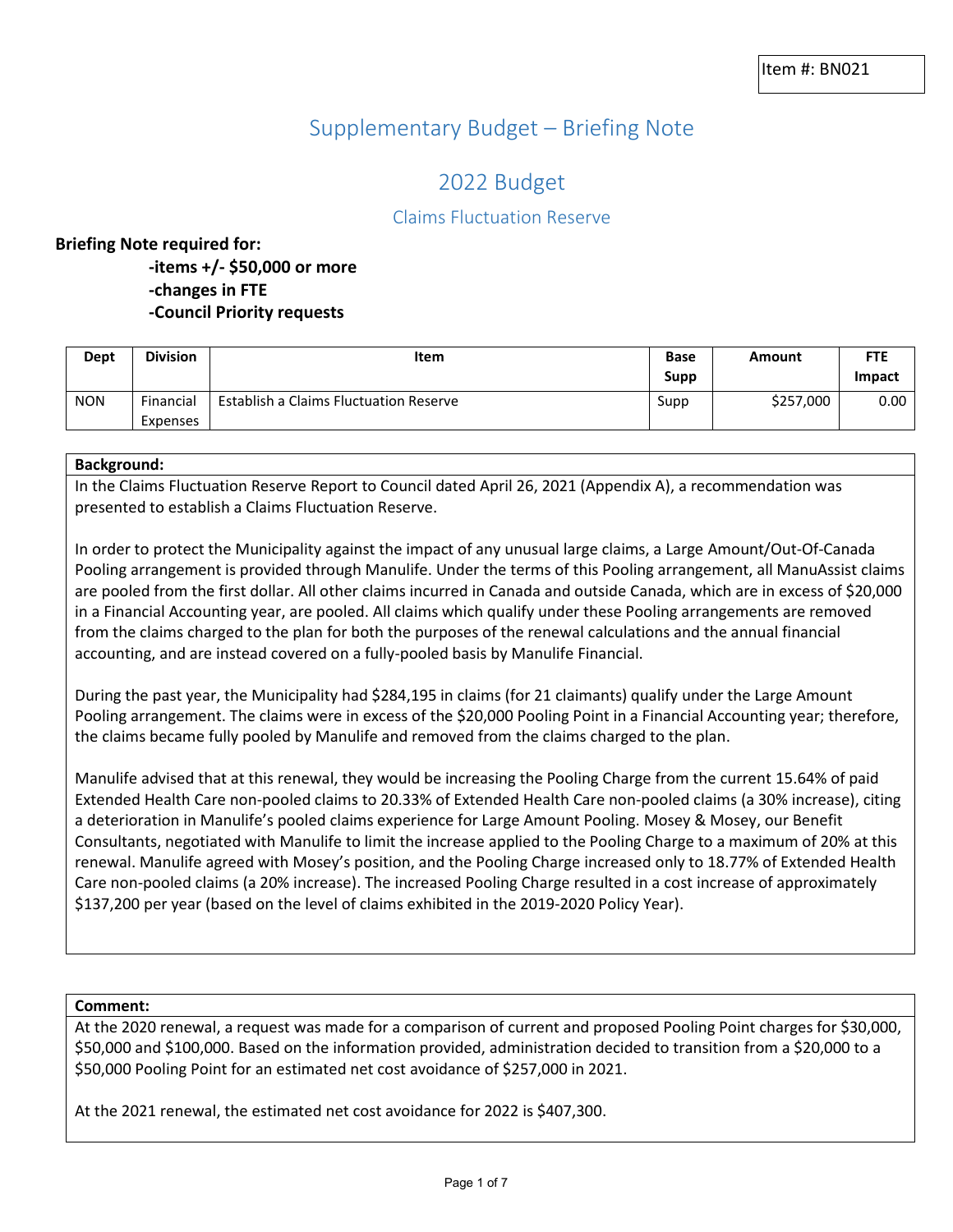#### **Comment:**

The intent is to transfer the annual net cost avoidance into the new Claims Fluctuation Reserve in the event that the funds need to be accessed in the future. The option of moving to a \$100,000 Pooling Point provides an opportunity for a higher net cost avoidance but comes with risks we have not yet been able to assess and makes it difficult to get approval from the benefit carrier to return to a lower Pooling Point amount if the experience is not favourable.

Administration will be reviewing the trend of the \$50,000 Pooling Point and reassess the limit following a 24-month period.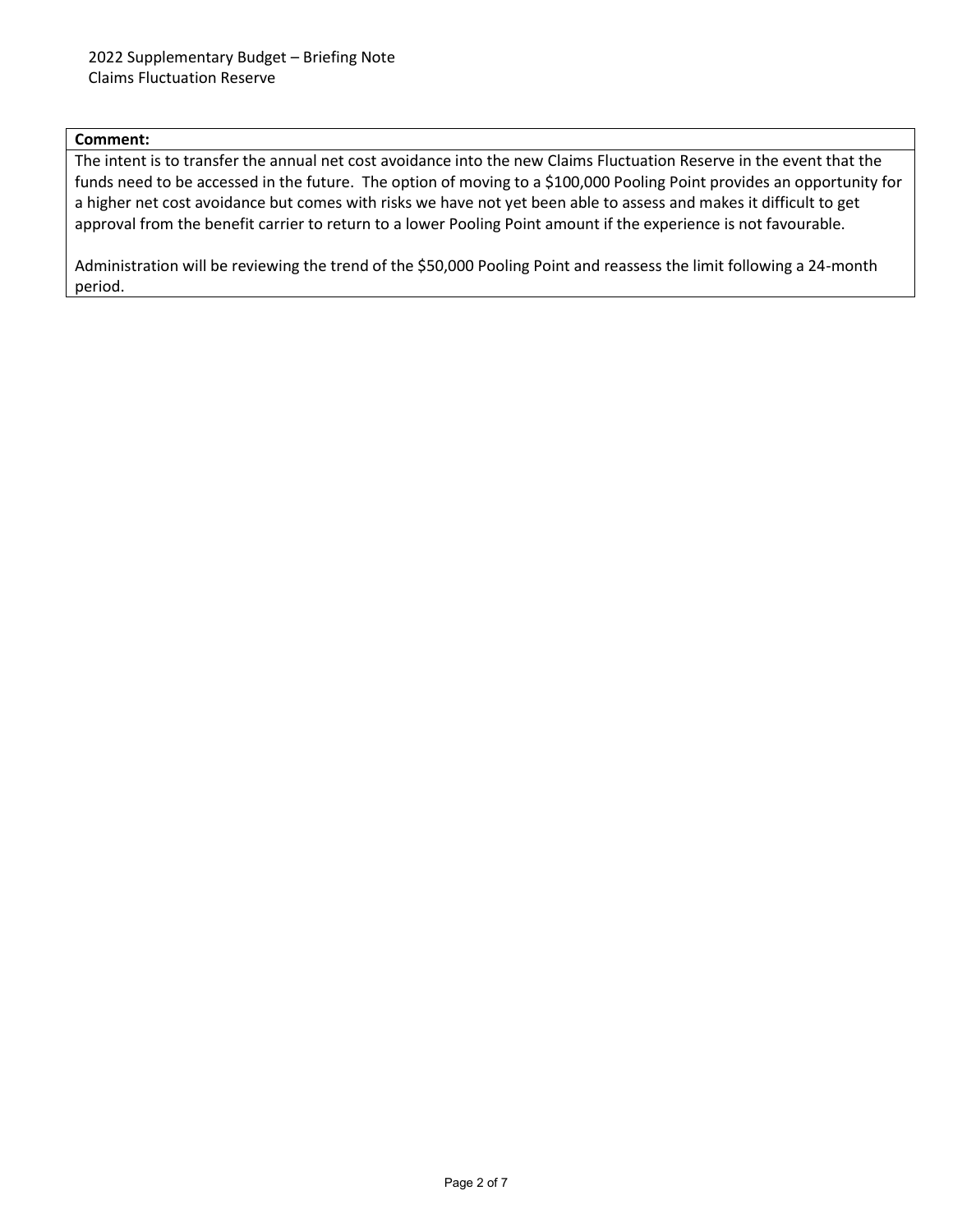# **Municipality Of Chatham-Kent**

## **Corporate Services**

# **Human Resources and Organizational Development**

**To:** Mayor and Members of Council

**From:** Ashley Mann, MA., CHRL Manager, Total Rewards

**Date:** April 26, 2021

**Subject:** Claims Fluctuation Reserve

### **Recommendations**

It is recommended that:

1. A new "Claims Fluctuation Reserve" be created and transfer the 2020 Municipal benefit surplus in the amount of \$774,465.28.

 $\overline{\phantom{a}}$  , and the contribution of the contribution of the contribution of the contribution of the contribution of the contribution of the contribution of the contribution of the contribution of the contribution of the

- 2. Future annual net cost avoidance received from the increased Pooling Point be transferred into the Claims Fluctuation Reserve in order to protect the Municipality against future impacts of large claims (estimated 2021 net cost avoidance of \$257,250).
- 3. The Claims Fluctuation Reserve be reviewed in 2024 during the regular budget cycle to identify if funds can be re-invested to offset future increases.

## **Background**

Manulife Financial is the underwriter of the group insurance program for the employees of the Municipality of Chatham-Kent (the 'Municipality'). There are three (3) underwriting arrangements that apply to the group insurance program with Manulife Financial (Manulife), which are as follows:

- 1. The Basic Life, Dependent Life and Long Term Disability Insurance are underwritten on a partially pooled, partially experience-rated, non-retention accounting basis. There is no annual financial accounting performed in relation to the Basic Life, Dependent Life or Long Term Disability Insurance.
- 2. The Optional Life Insurance and AD&D Insurance are underwritten on a fullypooled non-retention accounting basis. Similar to the Life, Dependent Life and LTD Insurance, there is no annual financial accounting performed in relation to the Optional Life and AD&D Insurance.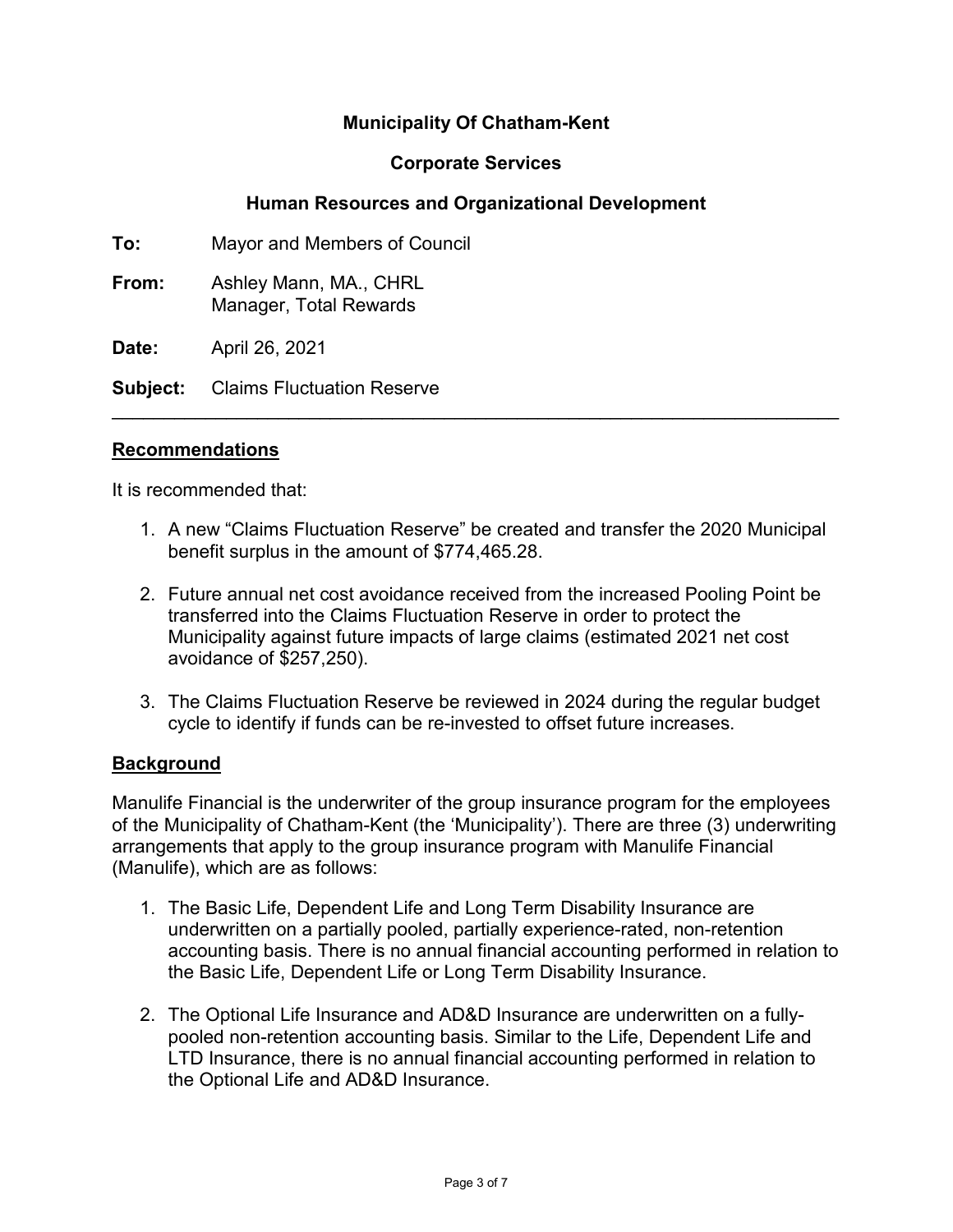3. The Extended Health Care and Dental benefits are underwritten on a fully experience rated, retention accounting arrangement. There is an annual accounting of the financial results under these benefits.

A marketing of the group benefits program for the Municipality was undertaken in 2018. Manulife was retained as the underwriter of the group benefits program. As part of their quote, Manulife Financial offered the following:

- 1. A 3-year premium rate guarantee for the Life and Dependent Life Insurance premium rates.
- 2. A 2-year premium rate guarantee for the Long Term Disability (LTD) insurance premium rates. Further, at the first and second renewals following expiration of the premium rate guarantee, Manulife Financial offered a renewal premium rate cap of 15%.
- 3. A 3-year guarantee for the expenses applicable to the retention-accounting underwritten Extended Health Care and Dental benefits.

The group benefits program renewed on January 1, 2021. In this regard, at the renewal, the premium rate guarantees for the Life and Dependent Life Insurance benefits are still in effect, however, the premium rate guarantee for the LTD insurance has expired. Therefore, the renewal on January 1, 2021 considered the following:

- 1. LTD premium rate cap of 15%.
- 2. The Extended Health Care and Dental premium rates.
- 3. The Large Amount Pooling charge.

## **Comments**

The following benefits are combined for surpluses and deficits to determine the overall surplus/deficit position: Extended Health and Dental. A net surplus or deficit is determined at the end of each reporting period by the financial results of each refund accounted benefit. The net surplus or deficit is equal to:

paid premium – total claims charges – retention charges + interest credits/charges

Annually, any surplus arising from the operation of the plan will be applied to offset any accumulated refund accounted deficits. Any excess will be credited to the Claims Fluctuation Reserve (CFR) until the target level is attained any remainder will be held by Manulife in a deposit account. Funds in the deposit account are available for refund, upon request. In 2020, the Municipality had an overall surplus of \$1,011,329.28 (\$774,465.28 Municipal and \$236,864 Public Utilities Commission).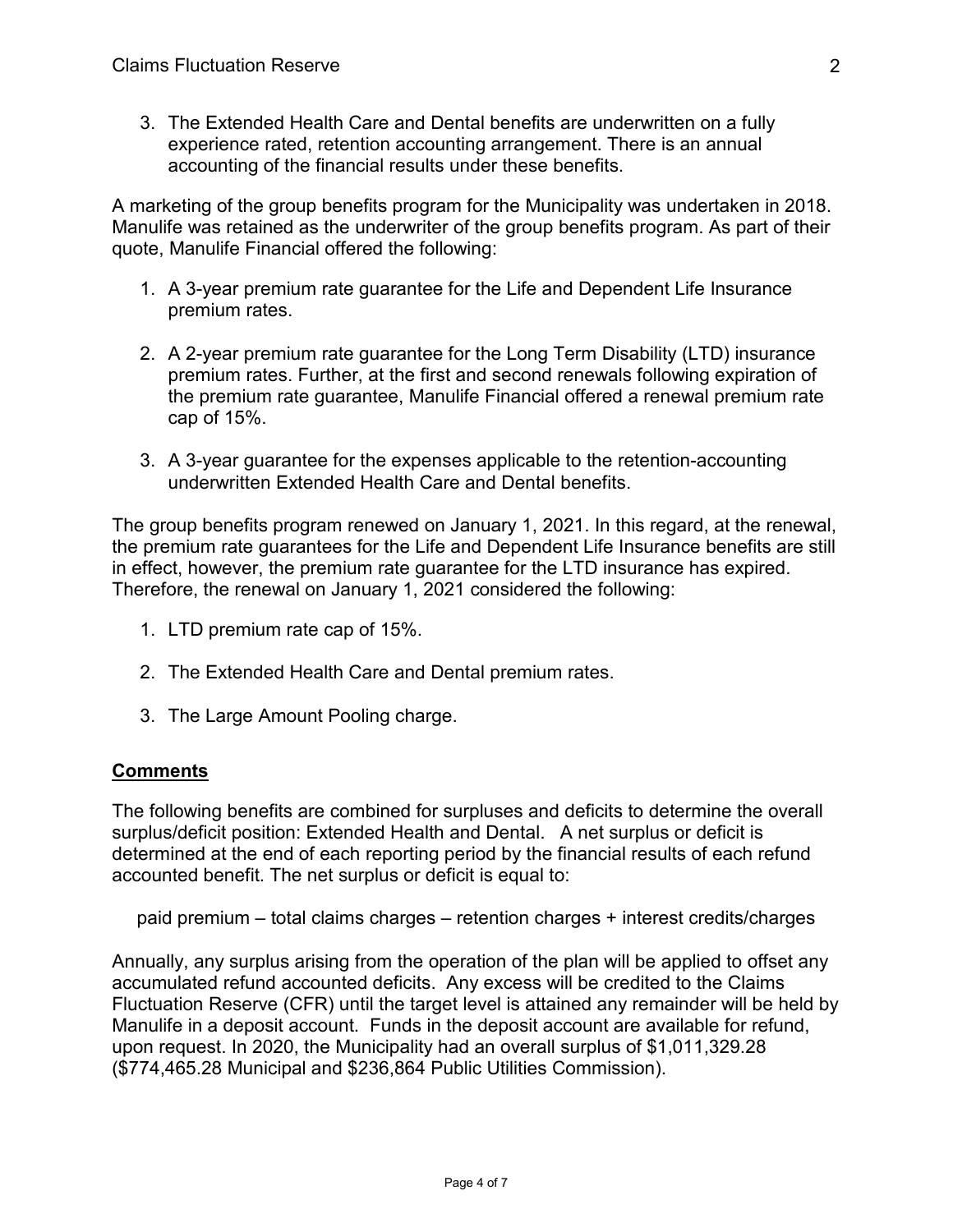In order to protect the Municipality against the impact of any unusual large claims, a Large Amount/Out-Of-Canada Pooling arrangement is provided through Manulife. Under the terms of this Pooling arrangement, all ManuAssist claims are pooled from the first dollar. All other claims incurred in Canada and outside Canada, which are in excess of \$20,000 in a Financial Accounting year, are pooled. All claims which qualify under these Pooling arrangements are removed from the claims charged to the plan for both the purposes of the renewal calculations and the annual financial accounting, and are instead covered on a fully-pooled basis by Manulife Financial.

Manulife applies a Pooling Charge for the provision of this coverage. The cost for this coverage is not determined based on the actual claims experience for the Municipality, but instead on the overall performance of Manulife's pool of this type of coverage. However, should the claims experience for a specific group be significantly higher than expected, Manulife would apply an increase to the pooling charge for that specific group, to offset the detrimental impact this would have on the overall pool's performance.

During the past year, the Municipality had \$284,195 in claims (for 21 claimants) qualify under the Large Amount Pooling arrangement. The claims were in excess of the \$20,000 Pooling Point in a Financial Accounting year; therefore, the claims became fully pooled by Manulife and removed from the claims charged to the plan.

Manulife advised that at this renewal, they would be increasing the Pooling Charge from the current 15.64% of paid Extended Health Care non-pooled claims to 20.33% of Extended Health Care non-pooled claims (a 30% increase), citing a deterioration in Manulife's pooled claims experience for Large Amount Pooling. Mosey & Mosey, our Benefit Consultants negotiated with Manulife to limit the increase applied to the Pooling Charge to a maximum of 20% at this renewal. Manulife agreed with Mosey's position, and the Pooling Charge increased only to 18.77% of Extended Health Care non-pooled claims (a 20% increase). The increased Pooling Charge resulted in a cost increase of approximately \$137,200 per year (based on the level of claims exhibited in the 2019- 2020 Policy Year).

At the renewal, a request was made for a comparison of current and proposed Pooling Point charges for \$30,000, \$50,000 and \$100,000. Based on the information provided, administration decided to transition from a \$20,000 to a \$50,000 Pooling Point for an estimated net cost avoidance of \$257,250 in 2021. The intent is to transfer the annual net cost avoidance into the new Catastrophic Benefit Pooling Reserve in the event that the funds need to be accessed in the future. The option of moving to a \$100,000 Pooling Point provides an opportunity for a higher net cost avoidance but comes with risks we have not yet been able to assess and makes it difficult to get approval from the benefit carrier to return to a lower Pooling Point amount if the experience is not favourable. Administration will be reviewing the trend of the \$50,000 Pooling Point and reassess the limit following a 24-month period.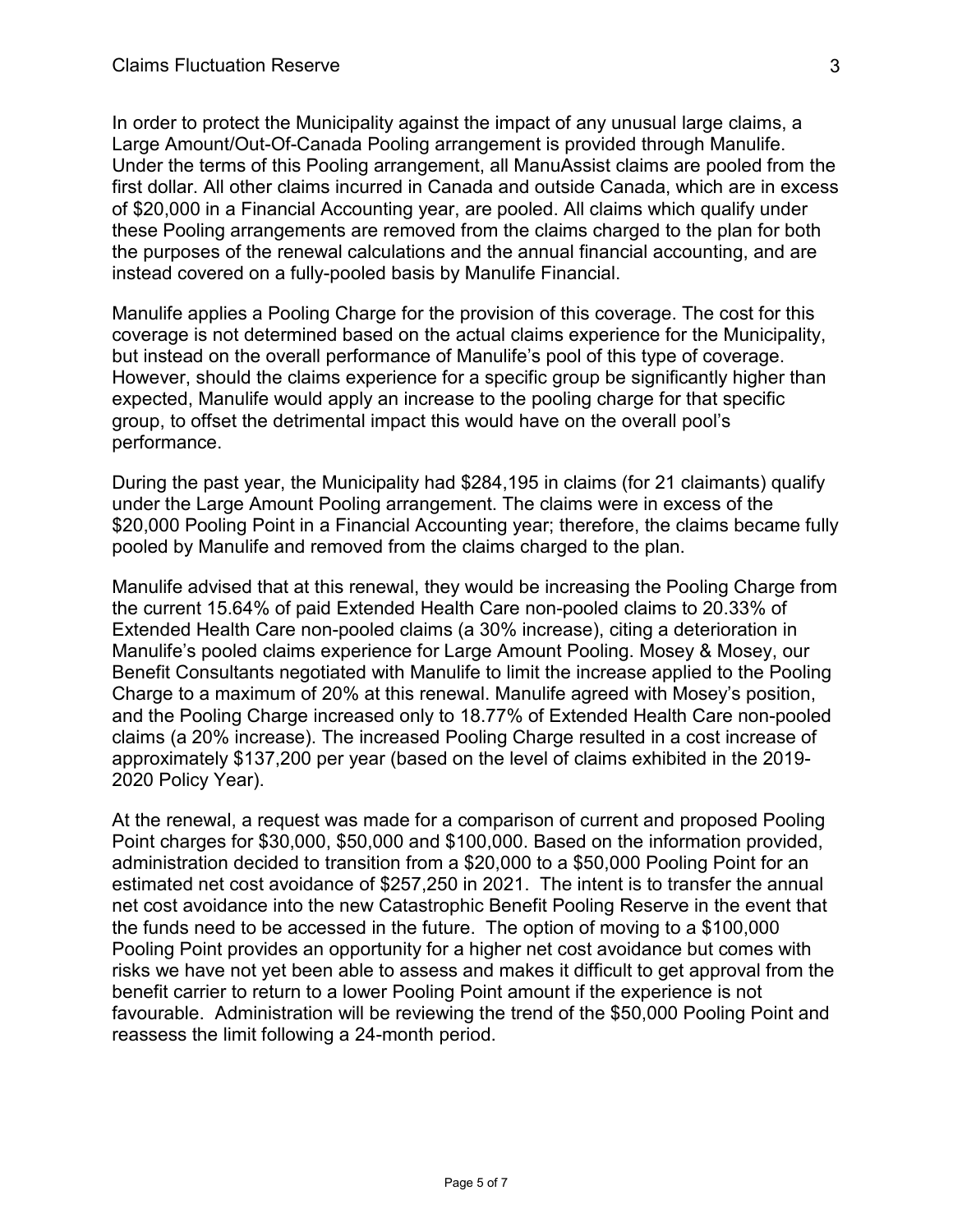### **Areas of Strategic Focus and Critical Success Factors**

The recommendations in this report support the following areas of strategic focus:

**Economic Prosperity:** 

Chatham-Kent is an innovative and thriving community with a diversified economy



 $\Box$  A Healthy and Safe Community:

Chatham-Kent is a healthy and safe community with sustainable population growth



 $\Box$  People and Culture:

Chatham-Kent is recognized as a culturally vibrant, dynamic, and creative community

 $\Box$  Environmental Sustainability:

Chatham-Kent is a community that is environmentally sustainable and promotes stewardship of our natural resources

The recommendations in this report support the following critical success factors:



 $\boxtimes$  Financial Sustainability:

The Corporation of the Municipality of Chatham-Kent is financially sustainable

 $\boxtimes$  Open, Transparent and Effective Governance:

The Corporation of the Municipality of Chatham-Kent is open, transparent and effectively governed with efficient and bold, visionary leadership

### **Consultation**

Internal resource: Finance, Budget and Information Technology and Transformation

External resource: Mosey and Mosey Benefits Consultants

#### **Financial Implications**

The creation of the Claims Fluctuation Reserve will hold:

- 1. 2020 benefit surplus of \$774,465.28 (confirmed)
- 2. Future annual net cost avoidance received from the increased Pooling Point (estimated 2021 net cost avoidance of \$257,250)